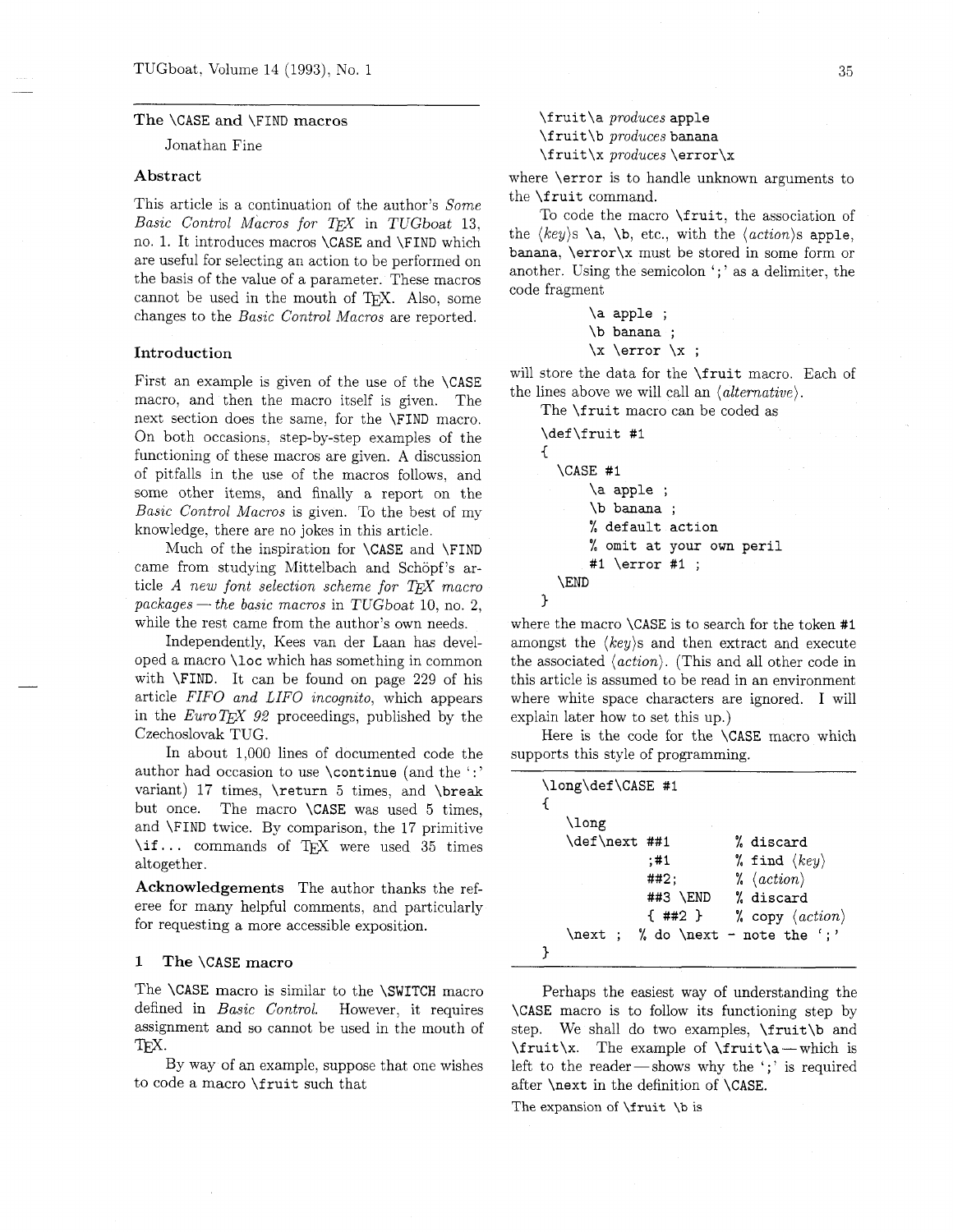**\CASE \b \a apple;\b banana;\b \error \b ;\END**  and now **\CASE** expands to produce

**\long \def \next #l;\b #2;#3\END {#2)** 

**\next ;\a apple;\b banana;\b \error \b ;\END**  and so **\next** will be defined as a **\long** macro with ; **\b**  and ; and **\END** as delimiters. After **\next** has been defined the tokens

**\next** ;\a **apple;\b banana; \b \error \b ;\END**  remain. Now for the crucial step. By virtue of the definition of **\next,** *all tokens up to the* **\END** *wzll be absorbed while forming the parameter text for \next.* The tokens ; \a apple form #1. The vital parameter #2 *zs* **banana.** Finally, **#3** get **\b \error \b;.** Thus, the result of the expansion of **\next** will be

**banana** 

just as desired. (The T<sub>F</sub>Xbook discusses macros with delimited parameters on pages 203-4.)

Now for **\fruit \x.** The first level expansion will be

**\CASE \x \a apple; \b banana; \x \error \x ;\END** 

where the **#1** in the default option has been replaced by **\x.** As before, **\CASE \x** will define **\next** to be delimited by **;\x** and ; and **\END.** This time, because \x is not an explicit key within **\fruit,** the default  $\langle action \rangle$ 

**\error \x** 

will be the result of the expansion of **\next.** As mentioned earlier, **\error** is to handle unknown arguments to \fruit.

This last example shows the importance of coding a default option within a **\CASE.** This option should be placed last amongst the *(alternative)s.* If omitted an unknown key will cause the scratch macro **\next** to not properly find its delimiters. Usually, this will result in a TFX error.

## **2 The \FIND** macro

There are situations-for example the problem of printing vowels in boldface-where several of the values of the parameter will give rise to what is basically the same action. The **\FIND** macros is better than **\CASE** in such situations.

Suppose that the desired syntax is that

**\markvowels Audacious \end** 

is intended to produce

## Audacious

where **\end** is used as delimiter.

The macro **\markvowels** can be coded as a loop, reading tokens one at a time. It is to be concluded when **\end** is read. Should the token read by **\markvowels** be a vowel, then this letter should be printed in boldface, otherwise the token should be printed in the default font. Vowel or

not, **\markvowels** is a loop and so after processing a **non-\end** token **\markvowels** should be called again.

Thus, there are three sorts of actions

- **0** print token in **\bf** and continue
- **0** print token in default font and continue
- $\bullet$  end the loop i.e. do nothing

and as any of the ten letters **aeiouAEIOU** give rise to the first type of action, it is better to use **\FIND.**  which is similar to **\CASE** except that a single alternative can have several keys.

The syntax for **\CASE** is

**\CASE** *(search token)*  % **one or more times** 

*(key) (option)* ; % **don't forget the default** 

**\END** 

while for **\FIND** the syntax is

**\FIND** *(search token)*  % **one or more times**  % **one or more** *(key)s*   $\langle key \rangle$  ...  $\langle key \rangle * \langle option \rangle$ ; % **don't forget the default \END** 

where **\FIND** will look for the *(search token)*  (amongst the  $\langle key \rangle$ s, we hope) and having found it will save the  $\langle option \rangle$  (between  $*$  and ;) as it gobbles to the **\END,** and then execute the *(option).* 

So much for the theory. We shall now code the macros **\markvowels** and **\FIND,** and then run through some examples step by step. Here is the enboldening macro coded.

```
\def \markvowels #I 
  \FIND #I 
    % the (action) for \end is empty 
    \end * ; 
    % vowels 
    aeiou AEIOU 
    * {\bf #l) \markvowels ; 
    % other tokens 
    #1 * #I \markvowels ; 
  \END
```
 $\mathcal{F}$ 

{

where **\FIND** should search for the *(key)* and then the next  $*$  tag. What follows up to the next; is the selected *(action),* which is to be reproduced. The remaining tokens up to **\END** are discarded.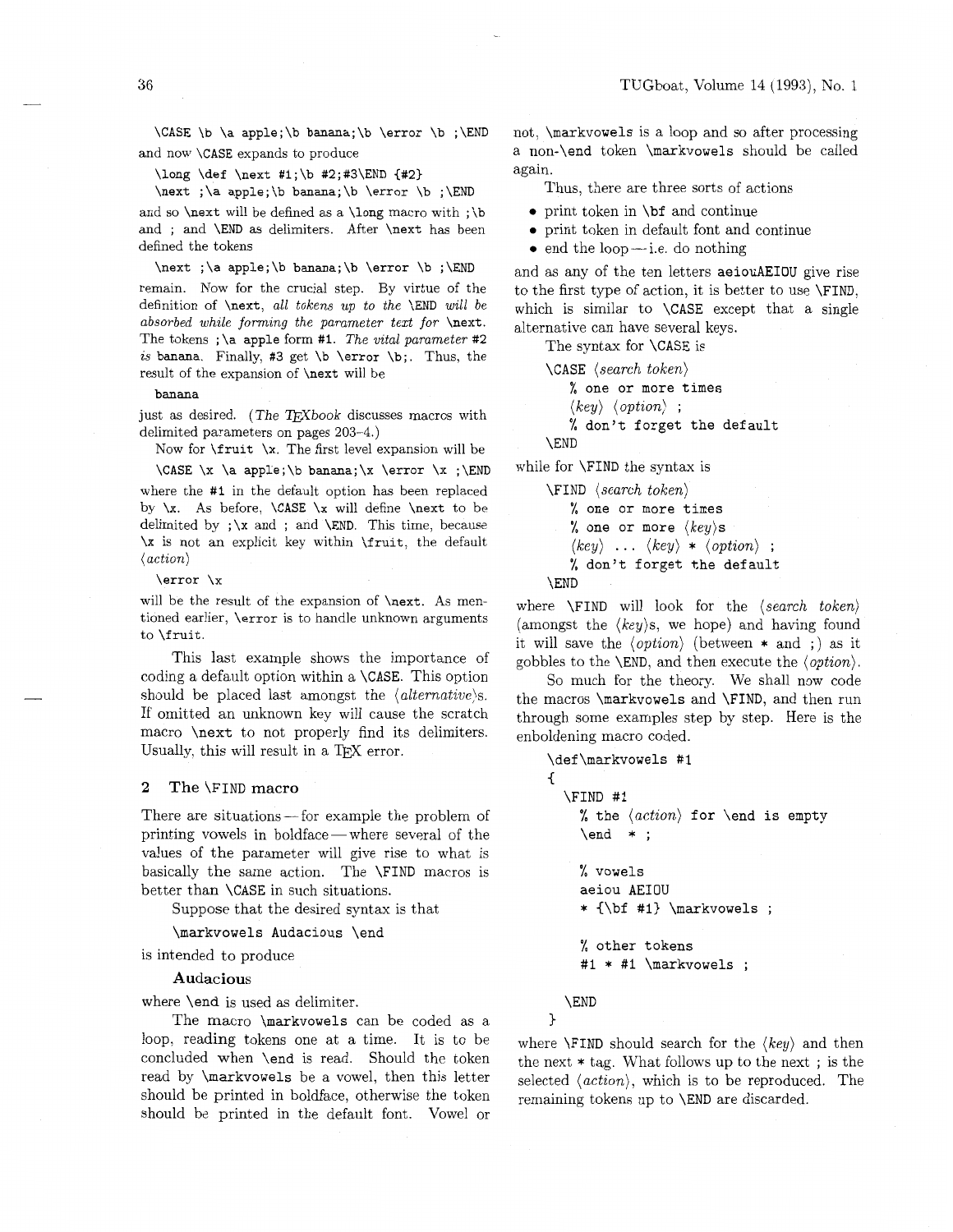| $\lambda$ long |         |          |                                 |
|----------------|---------|----------|---------------------------------|
| \def\next ##1  |         |          | % discard                       |
|                | #1      |          | % find $\langle key \rangle$    |
|                | ##2 *   |          | % discard up to                 |
|                |         |          | next tag                        |
|                | ##3     |          | $\% \langle action \rangle$     |
|                |         | ##4 \END | % discard                       |
|                | { ##3 } |          | % copy $\langle action \rangle$ |
| \next          |         |          | % do \next                      |

Now for the examples. We shall follow the expansion of **\markvowels AZ\end,** step by step.

First, **\markvowels A** will expand to yield

```
\FIND A\end *;aeiouAEIOU*C\bf A)\markvowels ; 
  A*A\markvowels ;\END Z\end
```
(please note the **Z\end** awaiting processing after the **\END)** and now **\FIND** expands

```
\def \next #lA#2*#3;#4\END {#3)\next 
  \end *;aeiouAEIOU*{\bf A}\markvowels ;
  A*A\markvowels ;\END Z\end
```
to define **\next** delimited by **A** \* ; **\END.** The expansion \next

```
\end *; aeiouAEIOU*{\bf A}\markvowels :
A*A\markvowels ;\END Z\end
```
of **\next** will result in

```
{\bf A}\markvowels Z\end
```
and so the letter **A** will be set in **\bf.** The tokens **Z\end** have been carried along, from the beginning of this example. Next, **\markvowels** is expanded

**\FIND Z\end \*;aeiouAEIOU\*{\bf Z)\markvowels** ; **Z\*Z\markvowels ;\END \end** 

and as before **\FIND** results in

```
\long \def \next #1Z#2*#3;#4\END {#3}\next
  \end *; aeiouAEIOU*{\bf Z}\markvowels ;
  Z*Z\markvowels ;\END \end
```
the definition of **\next** (delimiters Z \* ; **\END),** whose expansion

**\next** 

```
\end * ; aeiouAEIOU*{\bf Z)\markvowels ; 
Z*Z\markvowels ;\END \end
```
produces

Z\markvowels \end

and so **Z** is set in the default font. Now for **\markvowels \end,** which expands **to** 

**\FIND \end \end** \*; **aeiouAEIOU\*{\bf \end )\markvowels** ; **\end \*\end \markvowels ;\END** 

and again **\FIND** defines **\next** 

**\def \next #l\end #2\*#3;#4\END {#3)\next \end** \* ; **aeiouAEIOU\*{\bf \end )\markvowels** ; **\end \*\end \markvowels ;\END** 

(with delimiters **\end** \* ; **\END)** and the expansion \next

\end \*;aeiouAEIOU\*{\bf \end }\markvowels ; \end \*\end \markvowels ;\END

of **\next** is empty. (Why is this? The macro **\next** will first search for **\end.** The tokens before this **\end** form **#I.** They happen to be empty, but in any case they are discarded. Similarly, #2 is empty, and is discarded. However, **#3** is the  $\langle action \rangle$ , and in this case it is empty. The remaining tokens, between **\end** \* ; and **\END,** form **#4,** and are discarded.)

(In terms of **\FIND,** the **\loc** macro of van der Laan can be written as

```
\def\loc #1#2
\mathcal{L}\FIND #1
     #2 * \let\iffound\iffalse ;
     #1 * \let\iffound\iftrue ;
  \END
\mathbf{r}
```
but there is no easy expression for **\FIND** in terms of **\loc.)** 

#### **3 Warnings**

There are several ways in which these macros can trip up the unwary.

No **default** A default action must be supplied, and it should be the last option, unless you are certain that it will never be required. The code fragment

> \lowercase{ \CASE #1 }  $h \he1p$ ; #1 ; **\END**

lacks a default, for when #I is **A** the fragment

```
\CASE a 
    h \help ; 
    A; 
\END
```
remains once **\lowercase** has executed. To avoid this, either apply **\lowercase** to the *whole* **\CASE**  statement, or write

\lowercase{ \amacro #1 }

where **\amacro** contains the **\CASE** statement

**Meaning ignored** The **\CASE** and **\FIND** macros depend on the token passed as parameter, but *not*  on its **\meaning.** This token can be a control sequence or a character token. Thus, the operation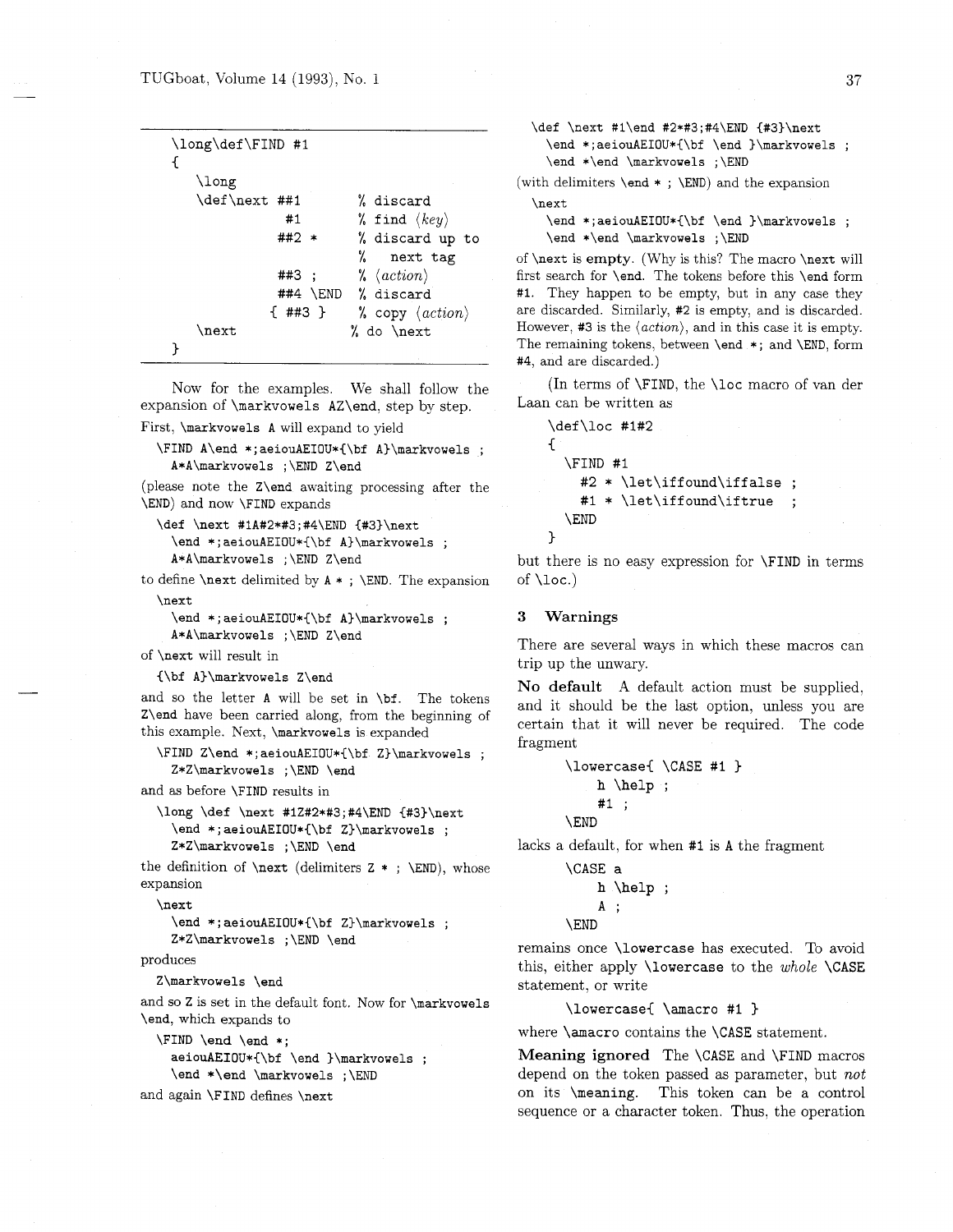of **\markvowels** is independent of the meaning of **\end.** This is often what is wanted, but is different from usual **\if x** comparison.

 $\label{eq:1} \frac{1}{4}\left(\frac{1}{2}\sum_{i=1}^{2}\frac{1}{2}(\lambda_i)^2\right)^{1/2}$ 

**Braces stripped** Selecting an option such as

$$
\verb|\group * { \bf stuff } ;
$$

within **\FIND** will result in

**\bf stuff** 

being processed without the enclosing braces  $-$  an error which nearly occurs in **\markvowels.** This is a consequence of T<sub>F</sub>X's rules for reading parameters. The same failure can happen with the **\CASE** macro.

**Braces not supplied** Consider the macro

```
\def \puzzle #I 
\mathbf{f}\FIND #I 
        abc * [#I] ; 
        def * (#I) ; 
        #1 * '#I' ; 
   \END 
\mathbf{a}
```
applied to **x.** The result of **\puzzle x** will not be the default  $'x'$ . It will be  $(x)$ !

The invocation of **\FIND x** will produce

**\long\def\next #1 x #2** \* **#3** ; # 4 **\END 043)** 

and as **x** will replace **#I** in **\puzzle,** the parameters to **\next** will be (delimiters italicized)

```
I- abc * [ x
#2 <- ] ; def * 
#3 <- (x) ; 
         \mathbf{x} * \mathbf{x} ' \mathbf{END}
```
and so in this situation the  $\langle action \rangle$  for def will have been selected.

The problem is that **#I** is prematurely visible. The solution is to hide it. This is done by writing

```
abc * ( [#I] ; 
def * ( (#I) ;
```
which has enclosed the troublesome  $\langle action \rangle s$  in braces. As mentioned earlier. these braces will be stripped before the action is executed.

**Surplus semicolons** Code such as

```
\FIND #i 
    0123456789 
    * \action\one ; 
       \action\two ; 
    #I * \default #1 ;
```
**\END** 

is deceptive. When the parameter is **1** only **\action\one** will be performed. (There is an erroneous semicolon that the eye easily misses.) In this context the layout

```
\FIND #I 
    0123456789 
     * 
       \action\one 
       \act ion\two 
     , 
     #l * \default 
\END
```
reads better.

#### **4 Setting up the catcodes**

The macros **\CASE** and **\FIND** will have confusing results if the characters ; or \* are passed as parameters. This may happen if the document author writes **\fruit;** or **\markvowels Abc; def \end.** To prevent this confusion while preserving the syntax we shall alter some catcodes. We shall also ignore white space. By setting

| $\text{catcode'}$ ;=4 | \catcode '\*=4  |
|-----------------------|-----------------|
| $\catcode' \ = 9$     | \catcode'\^^I=9 |
| \catcode'\^^M=9       | \catcode'\"=10  |

at the beginning of the file containing **\CASE** and **\FIND,** and macros calling **\CASE** and **\FIND,** and placing

| $\text{Catcode}$ :=12           | $\text{catcode'}$ +=12 |  |
|---------------------------------|------------------------|--|
| $\text{Catcode'} = 10$          | \catcode'\^^I=5        |  |
| \catcode'\^^M=10 \catcode'\~=13 |                        |  |

to restore values at the end of the file, we can be sure that any ; or \* characters generated by a document author will not match the private delimiting tokens ; and \* used within **\CASE, \FIND,** and their calling macros.

The character " has been given a **\catcode** of **10** which is  $\langle space \rangle$ . According to The T<sub>E</sub>Xbook, p47, when a character with **\catcode** (space) is read from a file, it is "converted to a token of category 10 whose character code is 32" and so  $\tilde{ }$ can be used to place an ordinary space token into a macro. Incidentally, it is a consequence of this rule. and the rules for **\uppercase, \lowercase,**  and **\string** (see pages 40-41) that it is impossible to place a character token with category 10 and character code zero into the stomach of  $T_F X$ .

(The characters ; and \* have been given  $\text{categorical } 4$ , which is  $\text{alignment } tab$ , to help detect errors. If the  $TFX$  error message

! **Misplaced alignment tab character** ; .